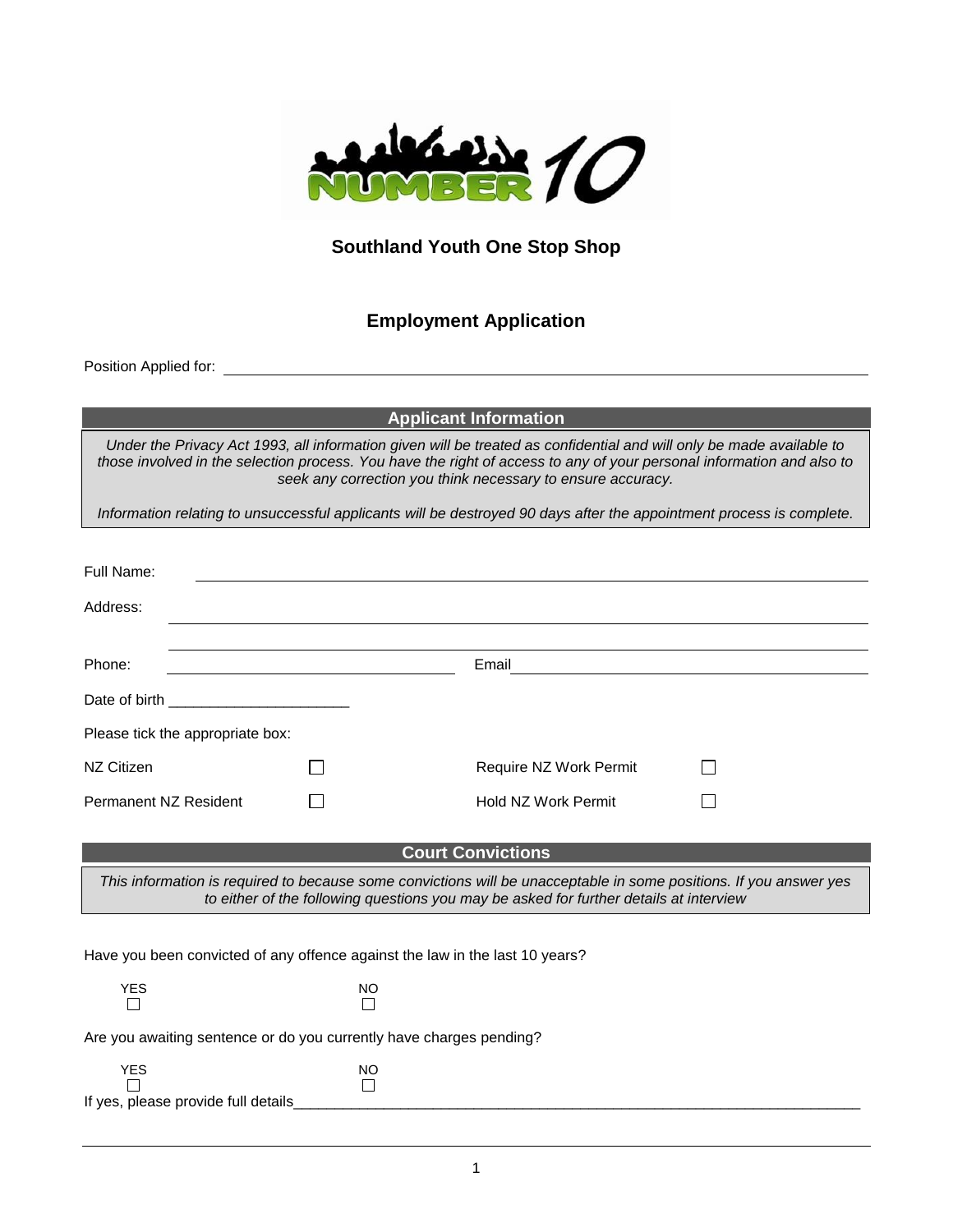## **Health Health**

| This information is required to assist Number 10 in meeting its obligations under the Health and Safety at Work Act<br>2015 and the Accident Rehabilitation and Compensation Insurance Act 1992. The Acts require that where possible<br>we should reasonably accommodate applicants with such conditions. |               |           |  |  |  |
|------------------------------------------------------------------------------------------------------------------------------------------------------------------------------------------------------------------------------------------------------------------------------------------------------------|---------------|-----------|--|--|--|
|                                                                                                                                                                                                                                                                                                            |               |           |  |  |  |
| Have you had any injury or medical condition caused by gradual process, disease or                                                                                                                                                                                                                         |               |           |  |  |  |
| infection – for example: hearing loss, sensitivity to chemicals, repetitive strain injuries                                                                                                                                                                                                                | <b>YES</b>    | <b>NO</b> |  |  |  |
| - which the tasks of this job may aggravate or contribute to?                                                                                                                                                                                                                                              | $\Box$        | $\Box$    |  |  |  |
|                                                                                                                                                                                                                                                                                                            |               |           |  |  |  |
| If yes, please give details and describe any technical aids, equipment or adaptations to the workplace that you would                                                                                                                                                                                      |               |           |  |  |  |
| require to make your work easier and/or increase your performance:                                                                                                                                                                                                                                         |               |           |  |  |  |
|                                                                                                                                                                                                                                                                                                            |               |           |  |  |  |
|                                                                                                                                                                                                                                                                                                            |               |           |  |  |  |
|                                                                                                                                                                                                                                                                                                            |               |           |  |  |  |
|                                                                                                                                                                                                                                                                                                            |               |           |  |  |  |
|                                                                                                                                                                                                                                                                                                            |               |           |  |  |  |
|                                                                                                                                                                                                                                                                                                            |               |           |  |  |  |
|                                                                                                                                                                                                                                                                                                            |               |           |  |  |  |
|                                                                                                                                                                                                                                                                                                            |               |           |  |  |  |
|                                                                                                                                                                                                                                                                                                            |               |           |  |  |  |
| <b>References</b>                                                                                                                                                                                                                                                                                          |               |           |  |  |  |
| Please list three professional references.                                                                                                                                                                                                                                                                 |               |           |  |  |  |
|                                                                                                                                                                                                                                                                                                            |               |           |  |  |  |
| Full Name:                                                                                                                                                                                                                                                                                                 | Relationship: |           |  |  |  |
|                                                                                                                                                                                                                                                                                                            |               |           |  |  |  |
| Company:                                                                                                                                                                                                                                                                                                   | Phone:        |           |  |  |  |
|                                                                                                                                                                                                                                                                                                            |               |           |  |  |  |
| Address:                                                                                                                                                                                                                                                                                                   |               |           |  |  |  |
|                                                                                                                                                                                                                                                                                                            |               |           |  |  |  |
| Full Name:                                                                                                                                                                                                                                                                                                 | Relationship: |           |  |  |  |
|                                                                                                                                                                                                                                                                                                            |               |           |  |  |  |
|                                                                                                                                                                                                                                                                                                            |               |           |  |  |  |
| Company:                                                                                                                                                                                                                                                                                                   | Phone:        |           |  |  |  |
|                                                                                                                                                                                                                                                                                                            |               |           |  |  |  |
| Address:                                                                                                                                                                                                                                                                                                   |               |           |  |  |  |
|                                                                                                                                                                                                                                                                                                            |               |           |  |  |  |
| Full Name:                                                                                                                                                                                                                                                                                                 | Relationship: |           |  |  |  |
|                                                                                                                                                                                                                                                                                                            |               |           |  |  |  |
| Company:                                                                                                                                                                                                                                                                                                   | Phone:        |           |  |  |  |
|                                                                                                                                                                                                                                                                                                            |               |           |  |  |  |
|                                                                                                                                                                                                                                                                                                            |               |           |  |  |  |
| Address:                                                                                                                                                                                                                                                                                                   |               |           |  |  |  |